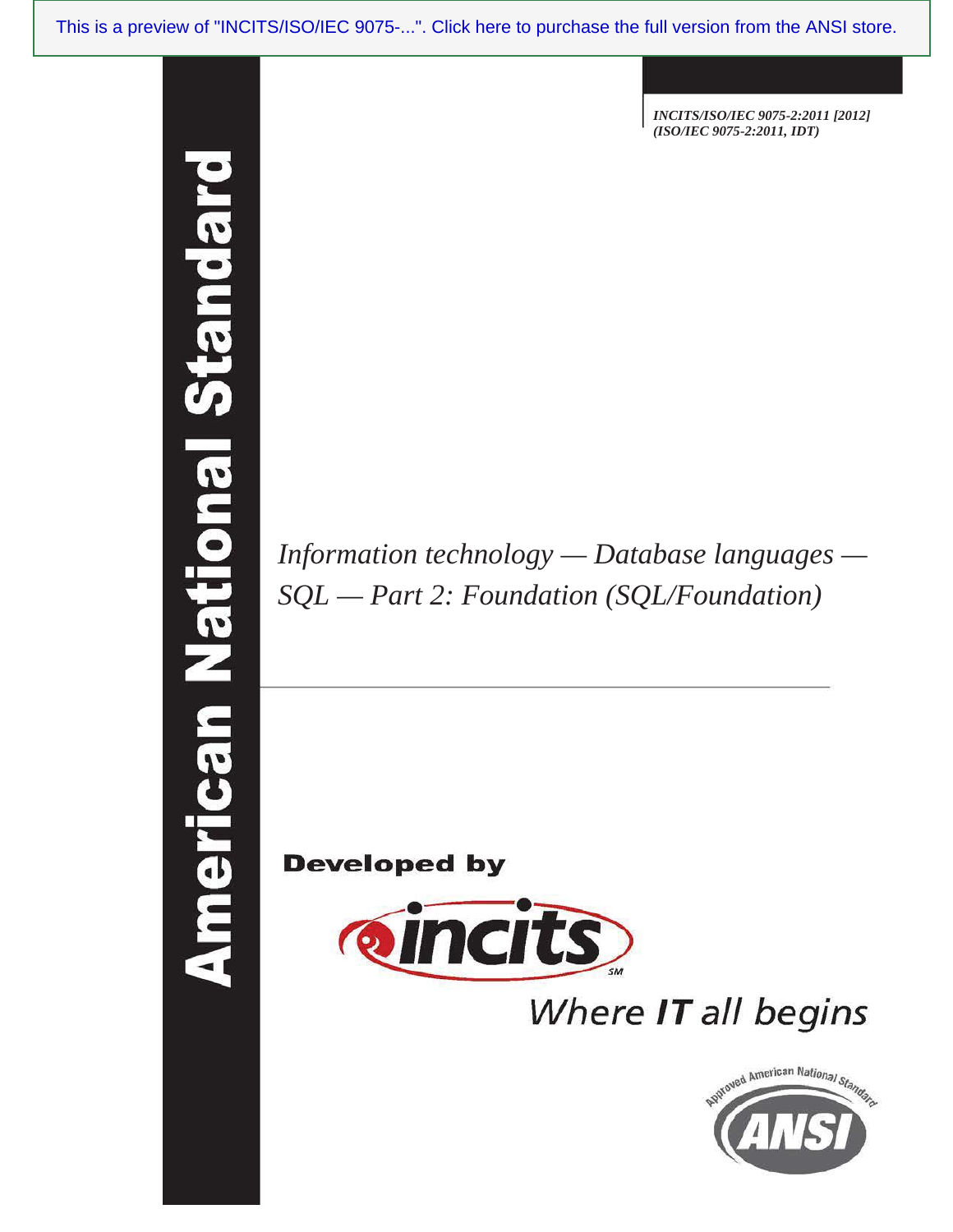#### **INCITS/ISO/IEC 9075-2:2011 [2012]**

#### **PDF disclaimer**

This PDF file may contain embedded typefaces. In accordance with Adobe's licensing policy, this file may be printed or viewed but shall not be edited unless the typefaces which are embedded are licensed to and installed on the computer performing the editing. In downloading this file, parties accept therein the responsibility of not infringing Adobe's licensing policy. The ISO Central Secretariat accepts no liability in this area.

Adobe is a trademark of Adobe Systems Incorporated.

Details of the software products used to create this PDF file can be found in the General Info relative to the file; the PDF-creation parameters were optimized for printing. Every care has been taken to ensure that the file is suitable for use by ISO member bodies. In the unlikely event that a problem relating to it is found, please inform the Central Secretariat at the address given below.

**Adopted by INCITS (InterNational Committee for Information Technology Standards) as an American National Standard.**

Date of ANSI Approval: 8/21/2012

Published by American National Standards Institute,

25 West 43rd Street, New York, New York 10036

Copyright 2012 by Information Technology Industry Council (ITI). All rights reserved.

These materials are subject to copyright claims of International Standardization Organization (ISO), International Electrotechnical Commission (IEC), American National Standards Institute (ANSI), and Information Technology Industry Council (ITI). Not for resale. No part of this publication may be reproduced in any form, including an electronic retrieval system, without the prior written permission of ITI. All requests pertaining to this standard should be submitted to ITI, 1250 Eye Street NW, Washington, DC 20005. Printed in the United States of America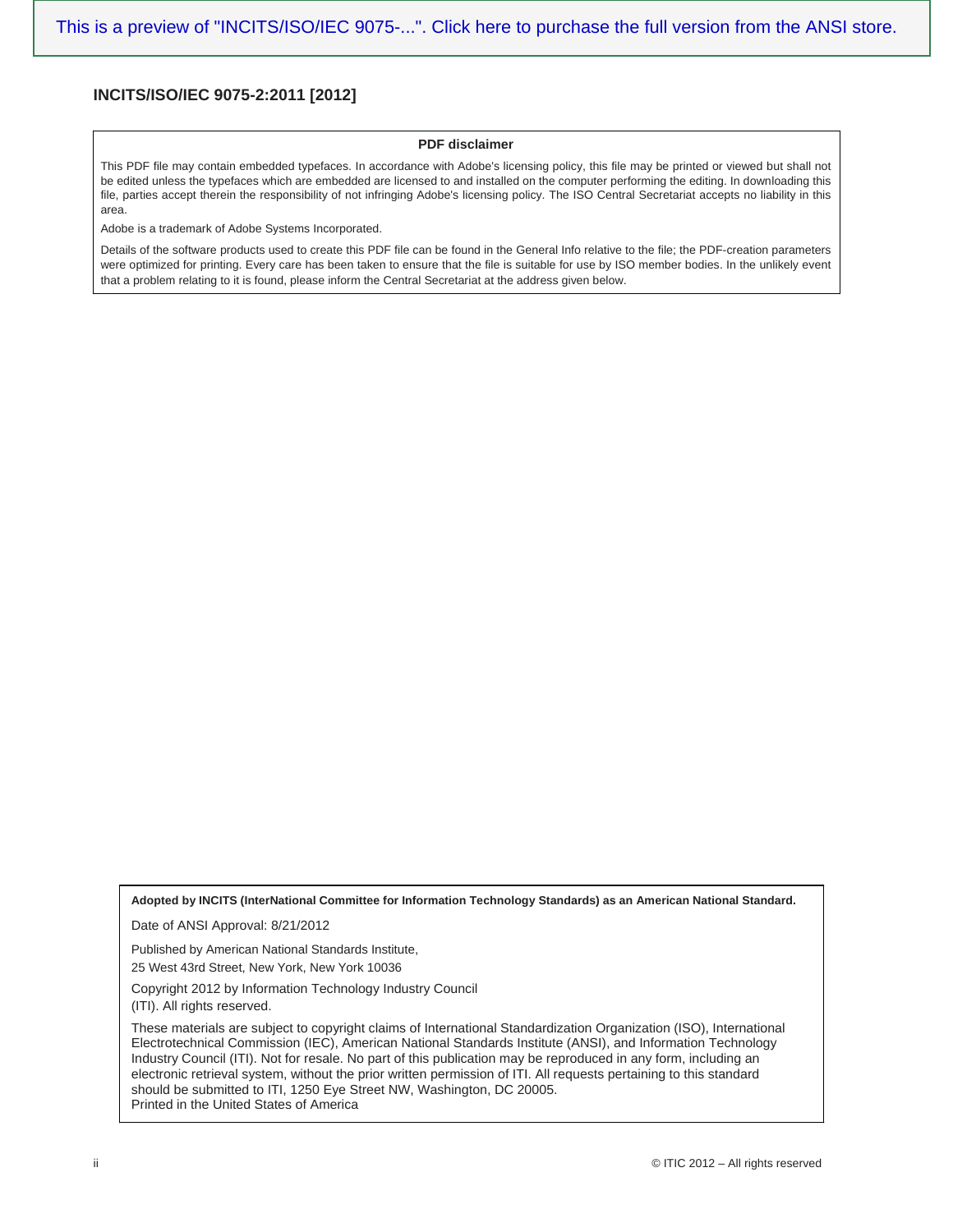# **Contents** Page

| 1                       |  |
|-------------------------|--|
| $\overline{2}$          |  |
| 2.1                     |  |
| 2.2                     |  |
| $\mathbf{3}$            |  |
| 3.1                     |  |
| 3.1.1                   |  |
| 3.1.2                   |  |
| 3.1.3                   |  |
| 3.1.4                   |  |
| 3.1.5                   |  |
| 3.1.6                   |  |
| 3.2                     |  |
| 3.3                     |  |
| 3.3.1                   |  |
| 3.3.1.1                 |  |
| $\overline{\mathbf{4}}$ |  |
| 4.1                     |  |
| 4.1.1                   |  |
| 4.1.2                   |  |
| 4.1.3                   |  |
| 4.1.4                   |  |
| 4.1.5                   |  |
| 4.2                     |  |
| 4.2.1                   |  |
| 4.2.2                   |  |
| 4.2.3                   |  |
| 4.2.3.1                 |  |
| 4.2.3.2                 |  |
| 4.2.3.3                 |  |
| 4.2.3.4                 |  |
| 4.2.4                   |  |
| 4.2.5                   |  |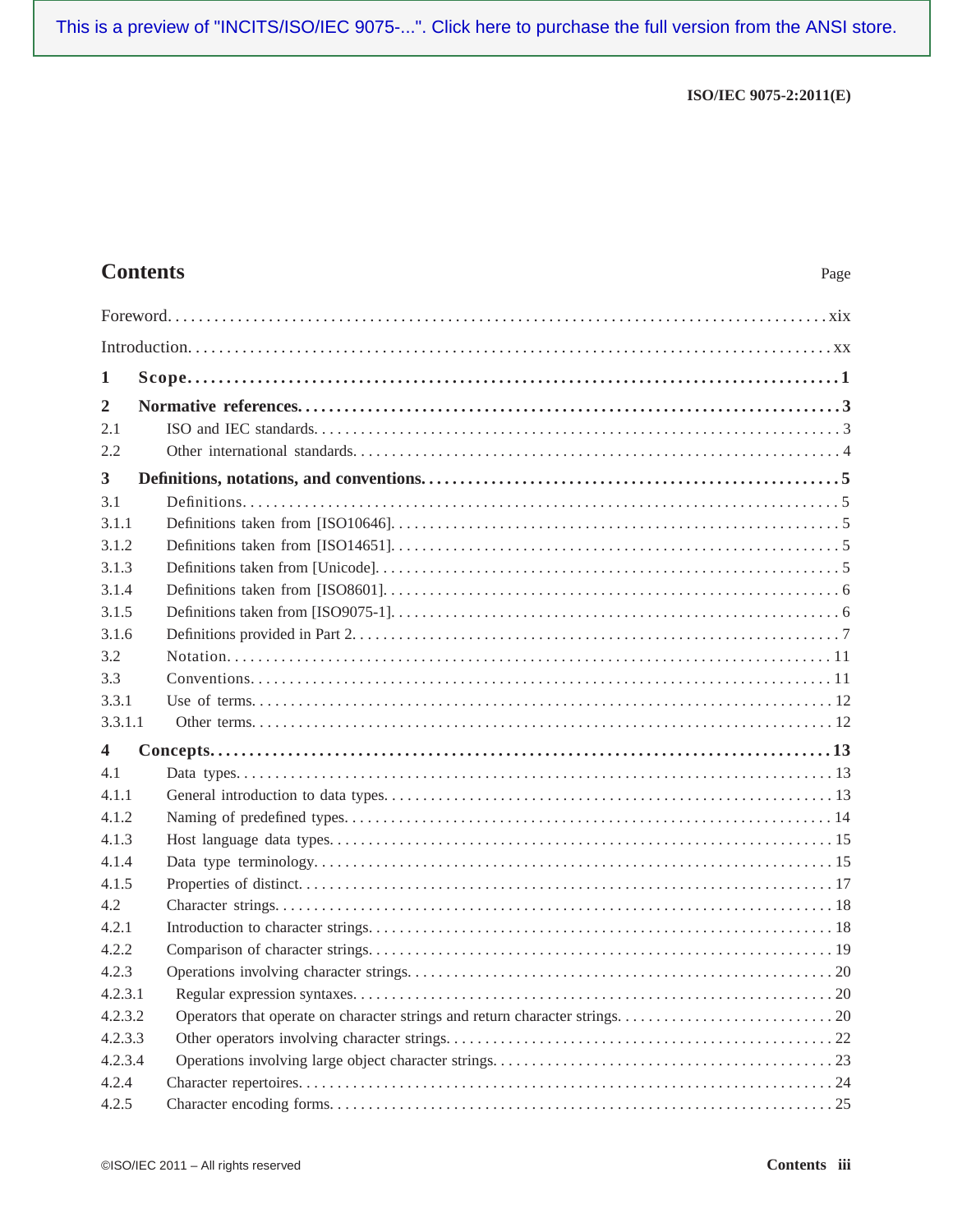| 4.2.6   |  |
|---------|--|
| 4.2.7   |  |
| 4.2.8   |  |
| 4.3     |  |
| 4.3.1   |  |
| 4.3.2   |  |
| 4.3.3   |  |
| 4.3.3.1 |  |
| 4.3.3.2 |  |
| 4.4     |  |
| 4.4.1   |  |
| 4.4.2   |  |
| 4.4.3   |  |
| 4.5     |  |
| 4.5.1   |  |
| 4.5.2   |  |
| 4.5.3   |  |
| 4.5.3.1 |  |
| 4.5.3.2 |  |
| 4.6     |  |
| 4.6.1   |  |
| 4.6.2   |  |
| 4.6.3   |  |
| 4.6.4   |  |
| 4.7     |  |
| 4.7.1   |  |
| 4.7.2   |  |
| 4.7.3   |  |
| 4.7.3.1 |  |
| 4.7.3.2 |  |
| 4.7.3.3 |  |
| 4.7.3.4 |  |
| 4.7.4   |  |
| 4.7.5   |  |
| 4.7.6   |  |
| 4.7.7   |  |
| 4.8     |  |
| 4.9     |  |
| 4.9.1   |  |
| 4.9.2   |  |
| 4.10    |  |
| 4.10.1  |  |
| 4.10.2  |  |
| 4.10.3  |  |
|         |  |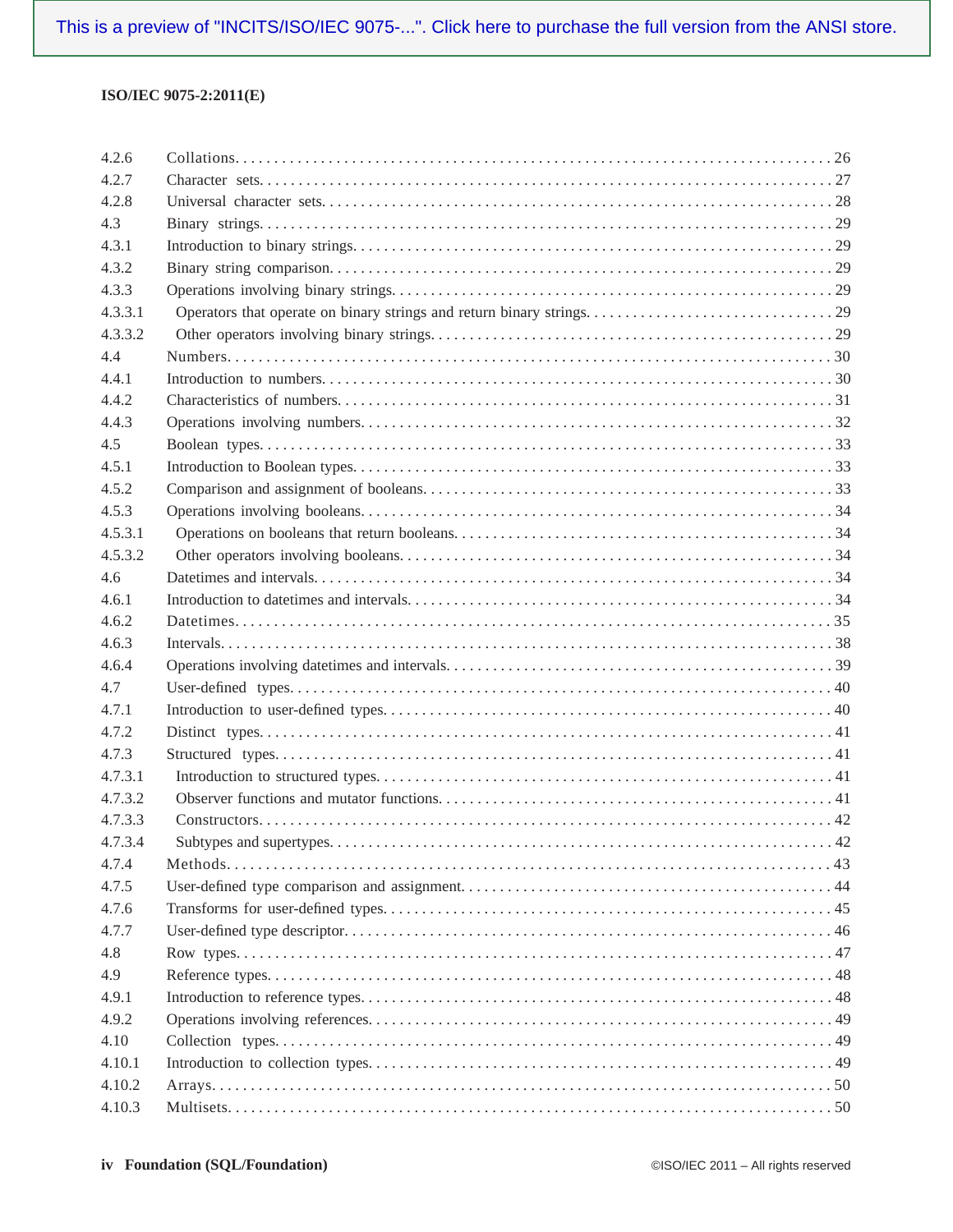| 4.10.4   |  |
|----------|--|
| 4.10.5   |  |
| 4.10.5.1 |  |
| 4.10.5.2 |  |
| 4.10.5.3 |  |
| 4.10.6   |  |
| 4.10.6.1 |  |
| 4.10.6.2 |  |
| 4.10.6.3 |  |
| 4.11     |  |
| 4.12     |  |
| 4.13     |  |
| 4.14     |  |
| 4.14.1   |  |
| 4.14.2   |  |
| 4.15     |  |
| 4.15.1   |  |
| 4.15.2   |  |
| 4.15.2.1 |  |
| 4.15.2.2 |  |
| 4.15.2.3 |  |
| 4.15.3   |  |
| 4.15.4   |  |
| 4.15.5   |  |
| 4.15.6   |  |
| 4.15.7   |  |
| 4.15.8   |  |
| 4.15.9   |  |
| 4.15.10  |  |
| 4.15.11  |  |
| 4.15.12  |  |
| 4.15.13  |  |
| 4.15.14  |  |
| 4.16     |  |
| 4.16.1   |  |
| 4.16.2   |  |
| 4.16.3   |  |
| 4.16.4   |  |
| 4.17     |  |
| 4.18     |  |
| 4.18.1   |  |
| 4.18.2   |  |
| 4.18.3   |  |
| 4.18.3.1 |  |
|          |  |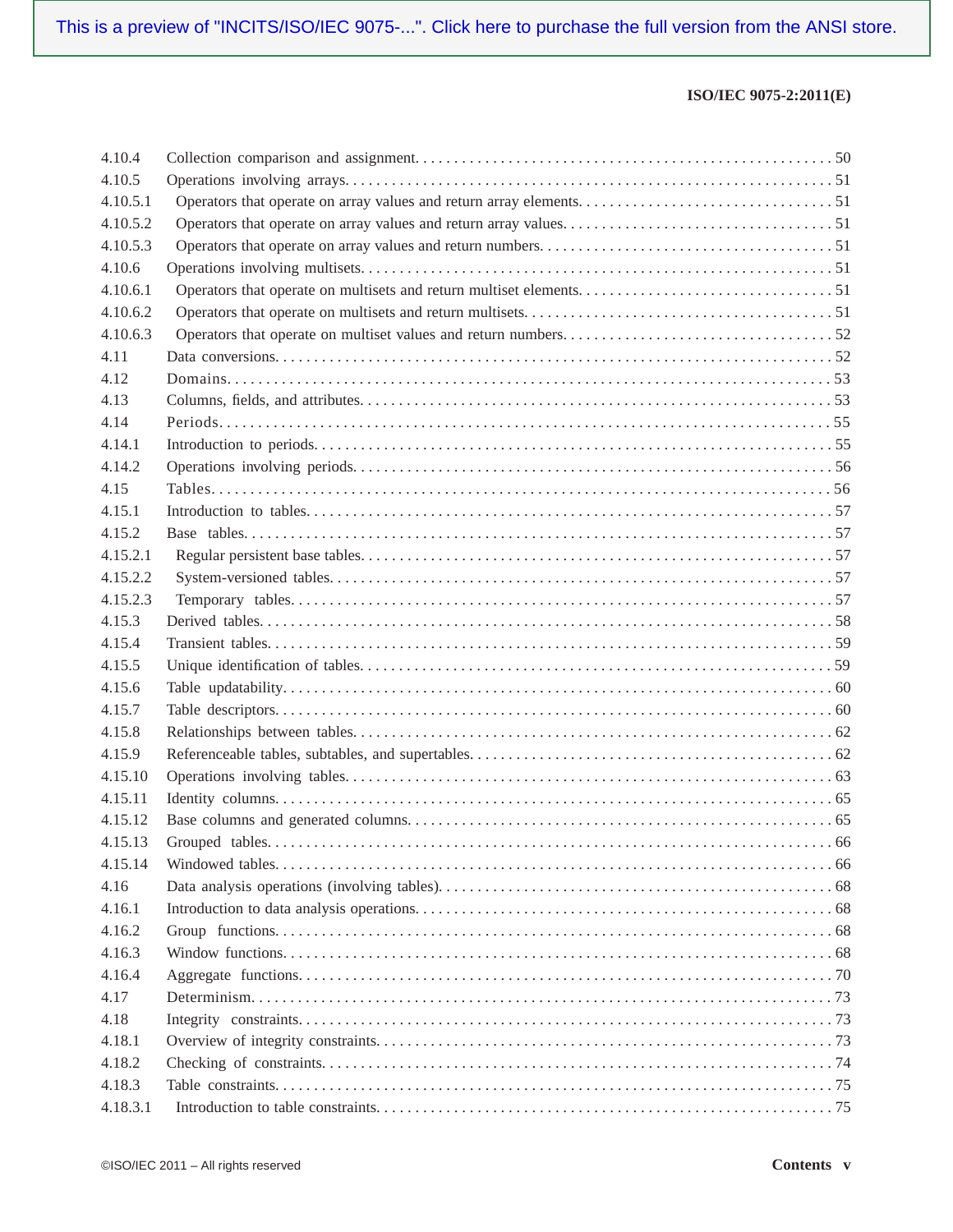| 4.18.3.2 |      |  |
|----------|------|--|
| 4.18.3.3 |      |  |
| 4.18.3.4 |      |  |
| 4.18.4   |      |  |
| 4.18.5   |      |  |
| 4.19     |      |  |
| 4.19.1   |      |  |
| 4.19.2   |      |  |
| 4.19.3   |      |  |
| 4.19.4   |      |  |
| 4.19.5   |      |  |
| 4.19.6   |      |  |
| 4.19.7   |      |  |
| 4.19.8   |      |  |
| 4.19.9   |      |  |
| 4.19.10  |      |  |
| 4.19.11  |      |  |
| 4.19.12  |      |  |
| 4.19.13  |      |  |
| 4.19.14  |      |  |
| 4.19.15  |      |  |
| 4.19.16  |      |  |
| 4.20     |      |  |
| 4.21     |      |  |
| 4.22     |      |  |
| 4.22.1   |      |  |
| 4.22.2   |      |  |
| 4.23     |      |  |
| 4.24     |      |  |
| 4.25     |      |  |
| 4.25.1   |      |  |
| 4.25.2   | . 94 |  |
| 4.26     |      |  |
| 4.27     |      |  |
| 4.28     |      |  |
| 4.28.1   |      |  |
| 4.28.2   |      |  |
| 4.28.3   |      |  |
| 4.28.4   |      |  |
| 4.28.5   |      |  |
| 4.29     |      |  |
| 4.30     |      |  |
| 4.30.1   |      |  |
| 4.30.2   |      |  |
|          |      |  |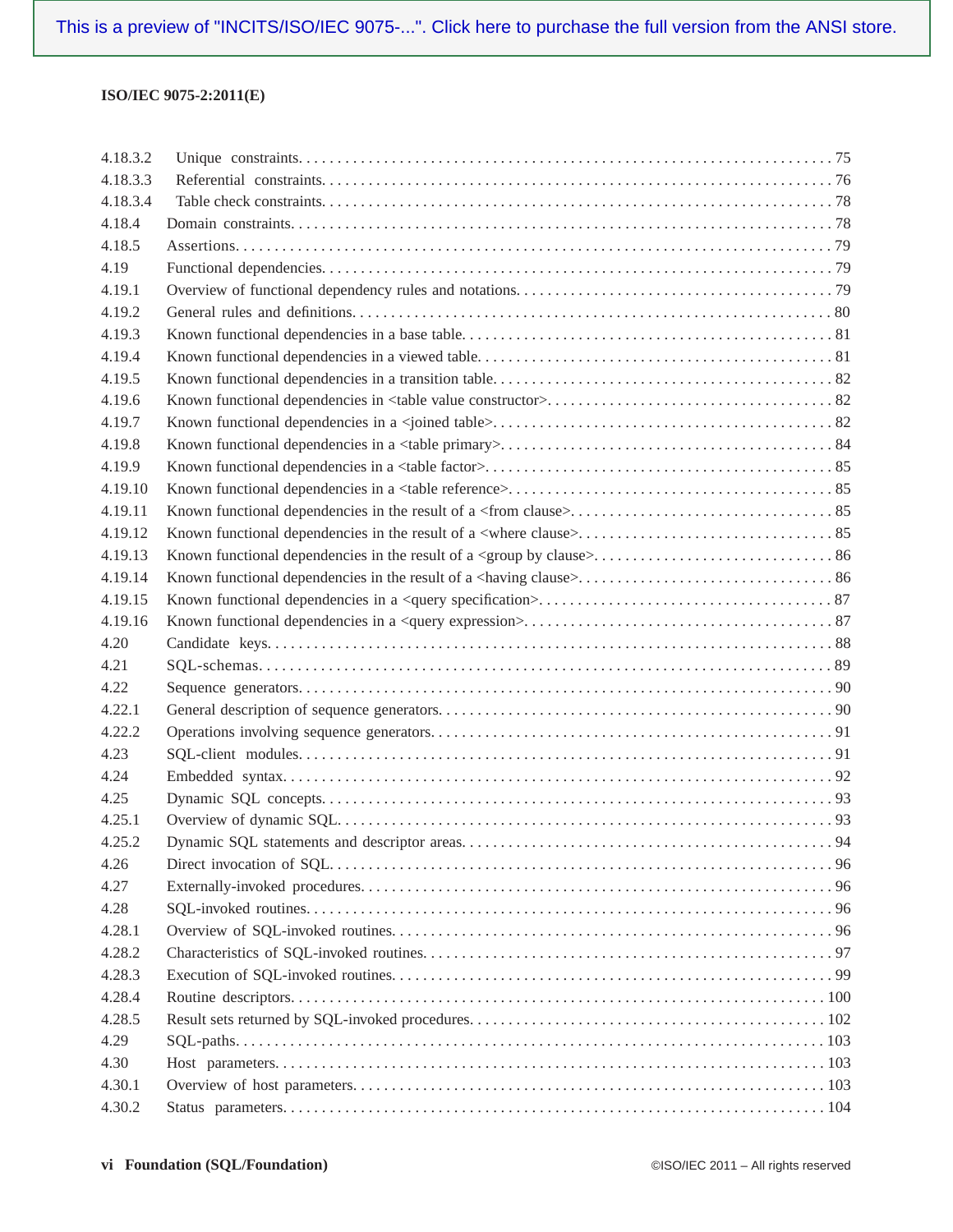| 4.30.4<br>4.30.5<br>4.31<br>4.32<br>4.33<br>4.33.1<br>4.33.2<br>4.34<br>4.34.1<br>4.34.2<br>4,34,2,1<br>4.34.2.2<br>4.34.2.3<br>4.34.2.4<br>4.34.2.5<br>4.34.2.6 |
|------------------------------------------------------------------------------------------------------------------------------------------------------------------|
|                                                                                                                                                                  |
|                                                                                                                                                                  |
|                                                                                                                                                                  |
|                                                                                                                                                                  |
|                                                                                                                                                                  |
|                                                                                                                                                                  |
|                                                                                                                                                                  |
|                                                                                                                                                                  |
|                                                                                                                                                                  |
|                                                                                                                                                                  |
|                                                                                                                                                                  |
|                                                                                                                                                                  |
|                                                                                                                                                                  |
|                                                                                                                                                                  |
|                                                                                                                                                                  |
|                                                                                                                                                                  |
| 4.34.2.7                                                                                                                                                         |
| 4.34.2.8                                                                                                                                                         |
| 4.34.2.9                                                                                                                                                         |
| 4.34.2.10                                                                                                                                                        |
| 4.34.3                                                                                                                                                           |
| 4.34.4                                                                                                                                                           |
| 4.34.5                                                                                                                                                           |
| 4.34.6                                                                                                                                                           |
| 4.34.7                                                                                                                                                           |
| 4.34.8                                                                                                                                                           |
| 4.35                                                                                                                                                             |
| 4.35.1                                                                                                                                                           |
| 4.35.1.1                                                                                                                                                         |
| 4.35.1.2                                                                                                                                                         |
| 128<br>4.35.1.3                                                                                                                                                  |
| 4.35.2                                                                                                                                                           |
| 4.35.3                                                                                                                                                           |
| 4.35.4                                                                                                                                                           |
| 4.36                                                                                                                                                             |
| 4.36.1                                                                                                                                                           |
| 4.36.2                                                                                                                                                           |
| 4.36.3                                                                                                                                                           |
| 4.36.4                                                                                                                                                           |
| 4.36.5                                                                                                                                                           |
| 4.36.6                                                                                                                                                           |
| 4.36.7                                                                                                                                                           |
| 4.37                                                                                                                                                             |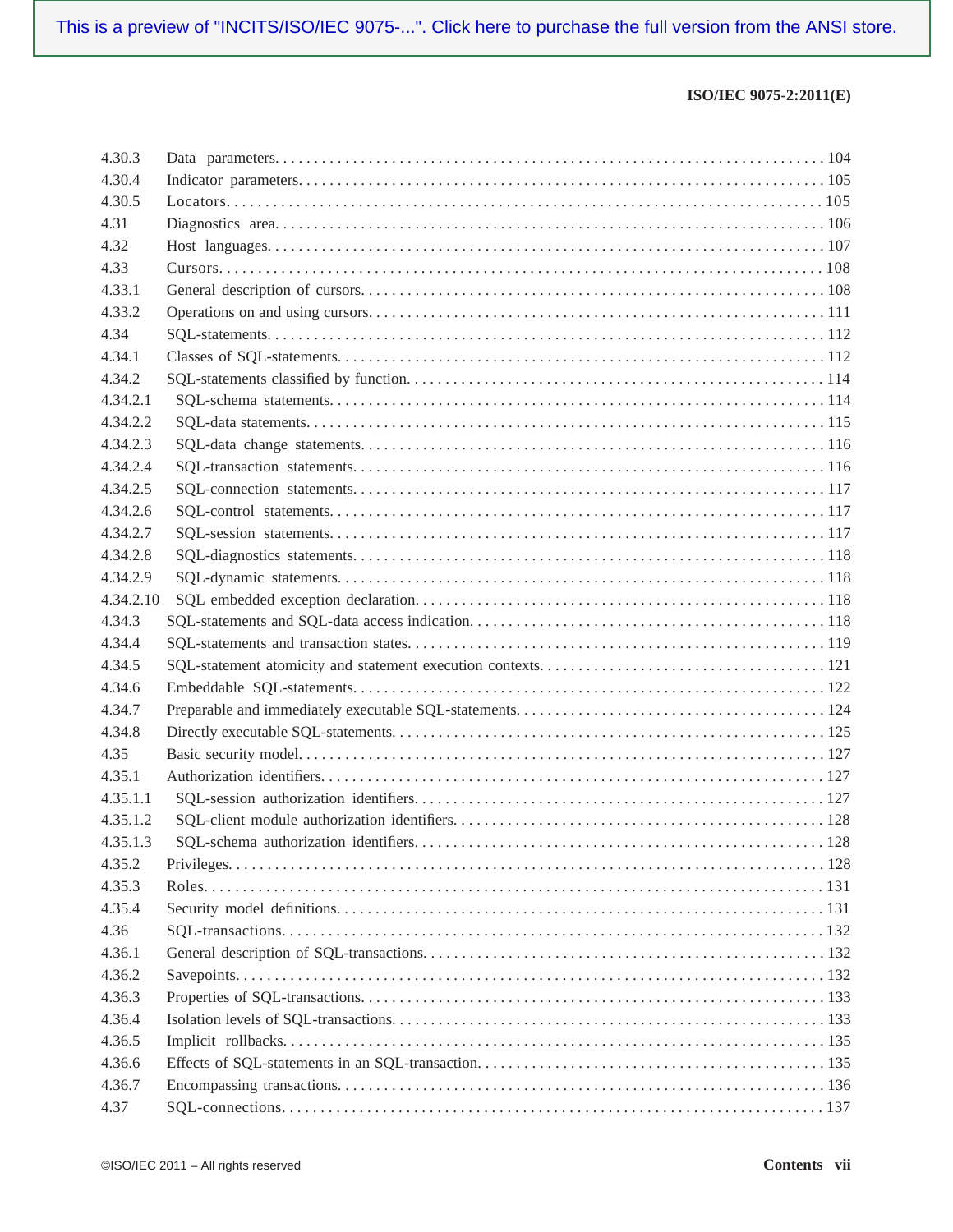| 4.38   |  |
|--------|--|
| 4.38.1 |  |
| 4.38.2 |  |
| 4.38.3 |  |
| 4.38.4 |  |
| 4.38.5 |  |
| 4.38.6 |  |
| 4.39   |  |
| 4.39.1 |  |
| 4.39.2 |  |
| 4.40   |  |
| 5      |  |
| 5.1    |  |
| 5.2    |  |
| 5.3    |  |
| 5.4    |  |
| 6      |  |
| 6.1    |  |
| 6.2    |  |
| 6.3    |  |
| 6.4    |  |
| 6.5    |  |
| 6.6    |  |
| 6.7    |  |
| 6.8    |  |
| 6.9    |  |
| 6.10   |  |
| 6.11   |  |
| 6.12   |  |
| 6.13   |  |
| 6.14   |  |
| 6.15   |  |
| 6.16   |  |
| 6.17   |  |
| 6.18   |  |
| 6.19   |  |
| 6.20   |  |
| 6.21   |  |
| 6.22   |  |
| 6.23   |  |
| 6.24   |  |
| 6.25   |  |
| 6.26   |  |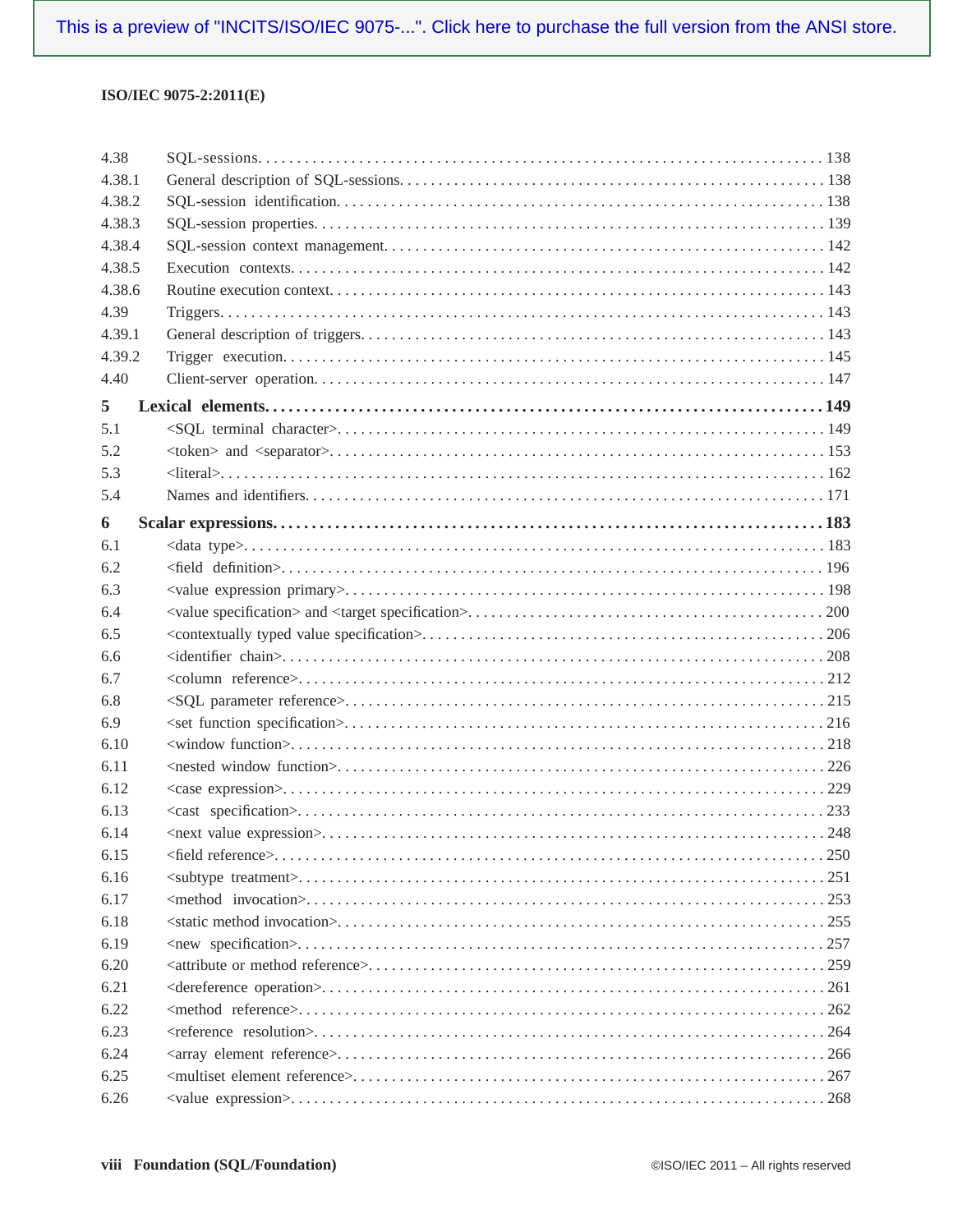| 6.27           |  |
|----------------|--|
| 6.28           |  |
| 6.29           |  |
| 6.30           |  |
| 6.31           |  |
| 6.32           |  |
| 6.33           |  |
| 6.34           |  |
| 6.35           |  |
| 6.36           |  |
| 6.37           |  |
| 6.38           |  |
| 6.39           |  |
| 6.40           |  |
| 6.41           |  |
| $\overline{7}$ |  |
| 7.1            |  |
| 7.2            |  |
| 7.3            |  |
| 7.4            |  |
| 7.5            |  |
| 7.6            |  |
| 7.7            |  |
| 7.8            |  |
| 7.9            |  |
| 7.10           |  |
| 7.11           |  |
| 7.12           |  |
| 7.13           |  |
| 7.14           |  |
| 7.15           |  |
| 8              |  |
| 8.1            |  |
| 8.2            |  |
| 8.3            |  |
| 8.4            |  |
| 8.5            |  |
| 8.6            |  |
| 8.7            |  |
| 8.8            |  |
| 8.9            |  |
| 8.10           |  |
| 8.11           |  |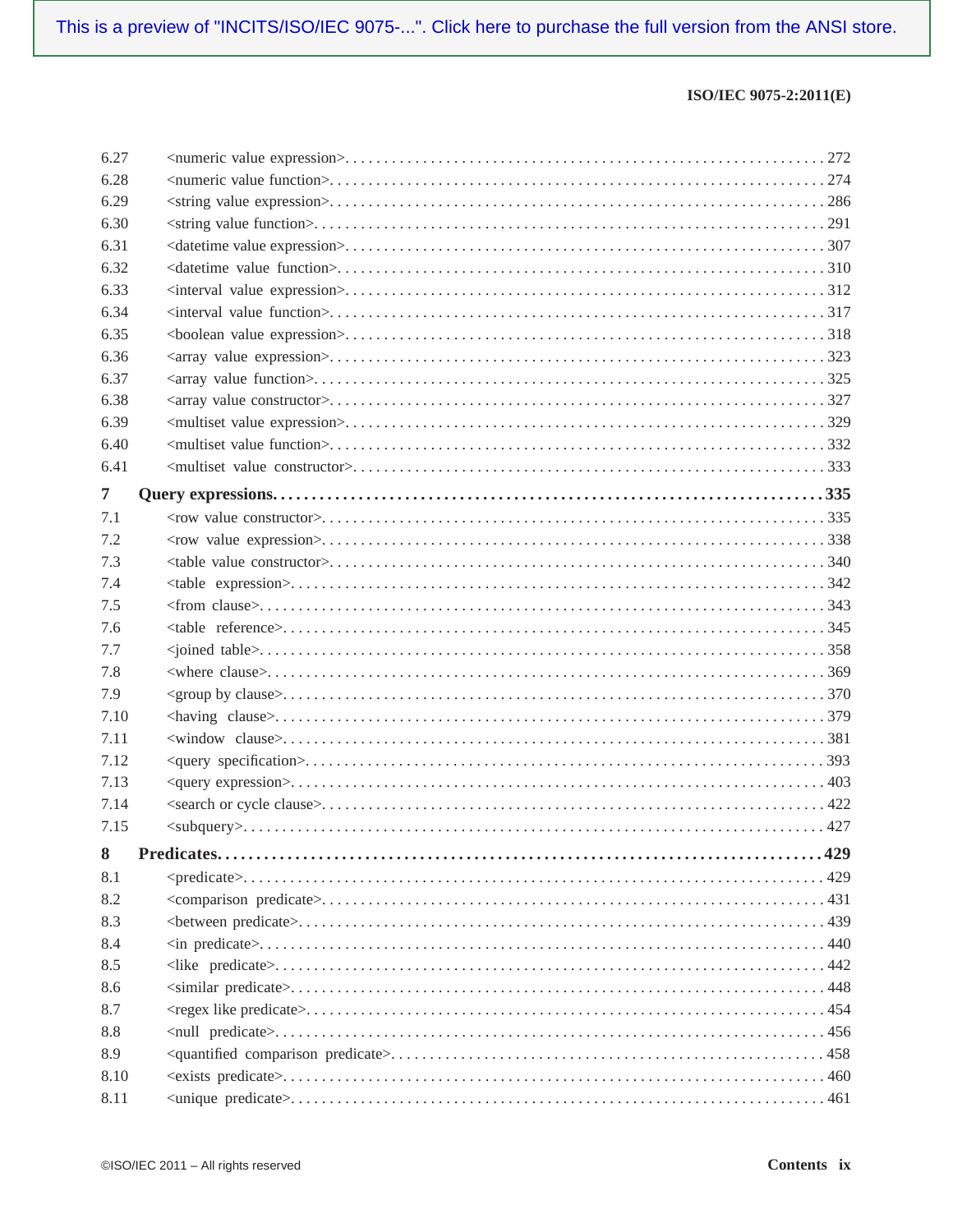| 8.12      |  |
|-----------|--|
| 8.13      |  |
| 8.14      |  |
| 8.15      |  |
| 8.16      |  |
| 8.17      |  |
| 8.18      |  |
| 8.19      |  |
| 8.20      |  |
| 8.21      |  |
| 9         |  |
| 9.1       |  |
| 9.2       |  |
| 9.3       |  |
| 9.4       |  |
| 9.5       |  |
| 9.6       |  |
| 9.7       |  |
| 9.8       |  |
| 9.9       |  |
| 9.10      |  |
| 9.11      |  |
| 9.12      |  |
| 9.13      |  |
| 9.14      |  |
| 9.15      |  |
| 9.16      |  |
| 9.17      |  |
| 9.18      |  |
| 9.19      |  |
| 9.20      |  |
| 9.21      |  |
| 9.22      |  |
| 9.23      |  |
| 9.24      |  |
| 9.25      |  |
| 9.26      |  |
| 9.27      |  |
| 9.28      |  |
| 9.29      |  |
| 9.30      |  |
| <b>10</b> |  |
| 10.1      |  |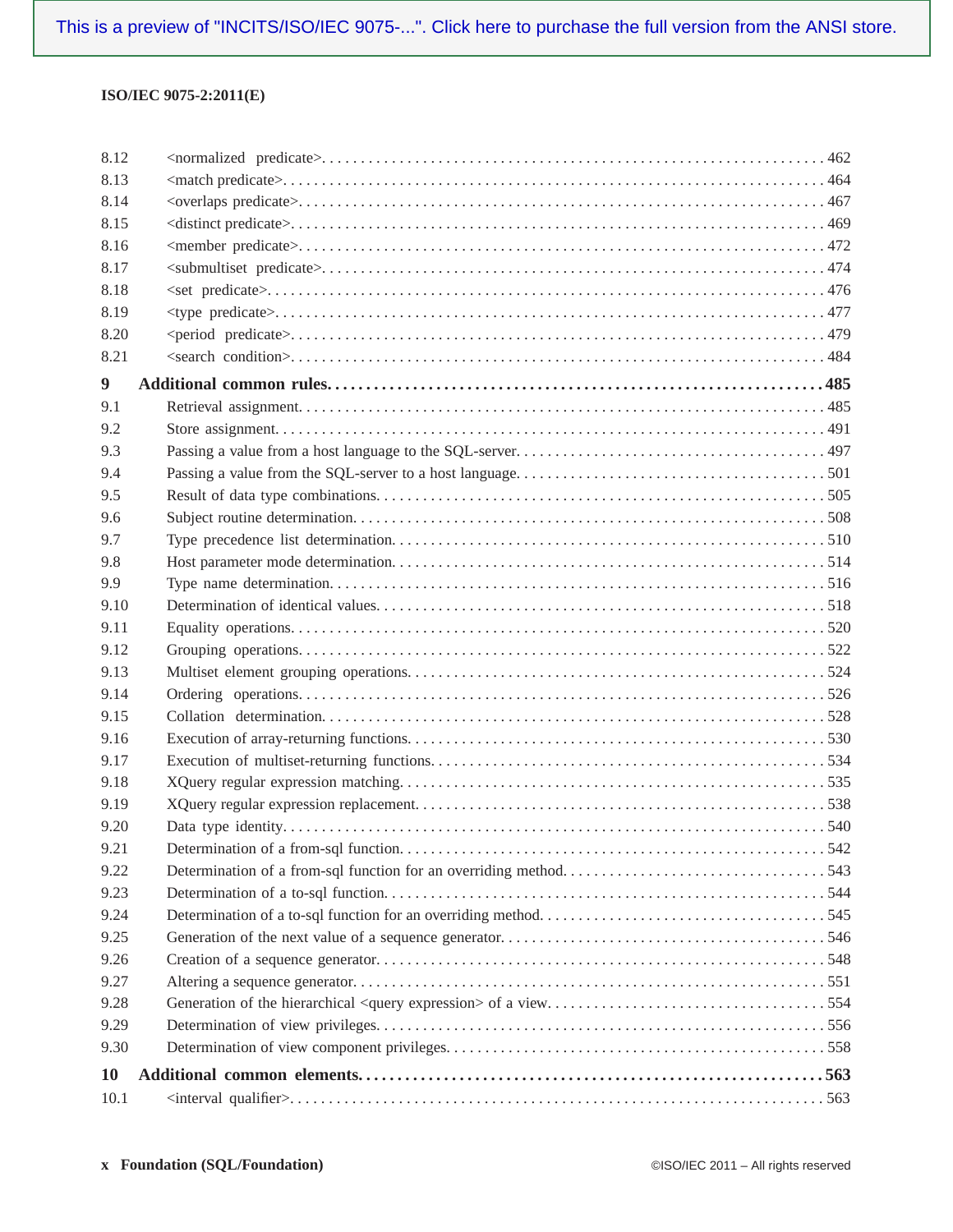| 10.2  |  |
|-------|--|
| 10.3  |  |
| 10.4  |  |
| 10.5  |  |
| 10.6  |  |
| 10.7  |  |
| 10.8  |  |
| 10.9  |  |
| 10.10 |  |
| 11    |  |
| 11.1  |  |
| 11.2  |  |
| 11.3  |  |
| 11.4  |  |
| 11.5  |  |
| 11.6  |  |
| 11.7  |  |
| 11.8  |  |
| 11.9  |  |
| 11.10 |  |
| 11.11 |  |
| 11.12 |  |
| 11.13 |  |
| 11.14 |  |
| 11.15 |  |
| 11.16 |  |
| 11.17 |  |
| 11.18 |  |
| 11.19 |  |
| 11.20 |  |
| 11.21 |  |
| 11.22 |  |
| 11.23 |  |
| 11.24 |  |
| 11.25 |  |
| 11.26 |  |
| 11.27 |  |
| 11.28 |  |
| 11.29 |  |
| 11.30 |  |
| 11.31 |  |
| 11.32 |  |
| 11.33 |  |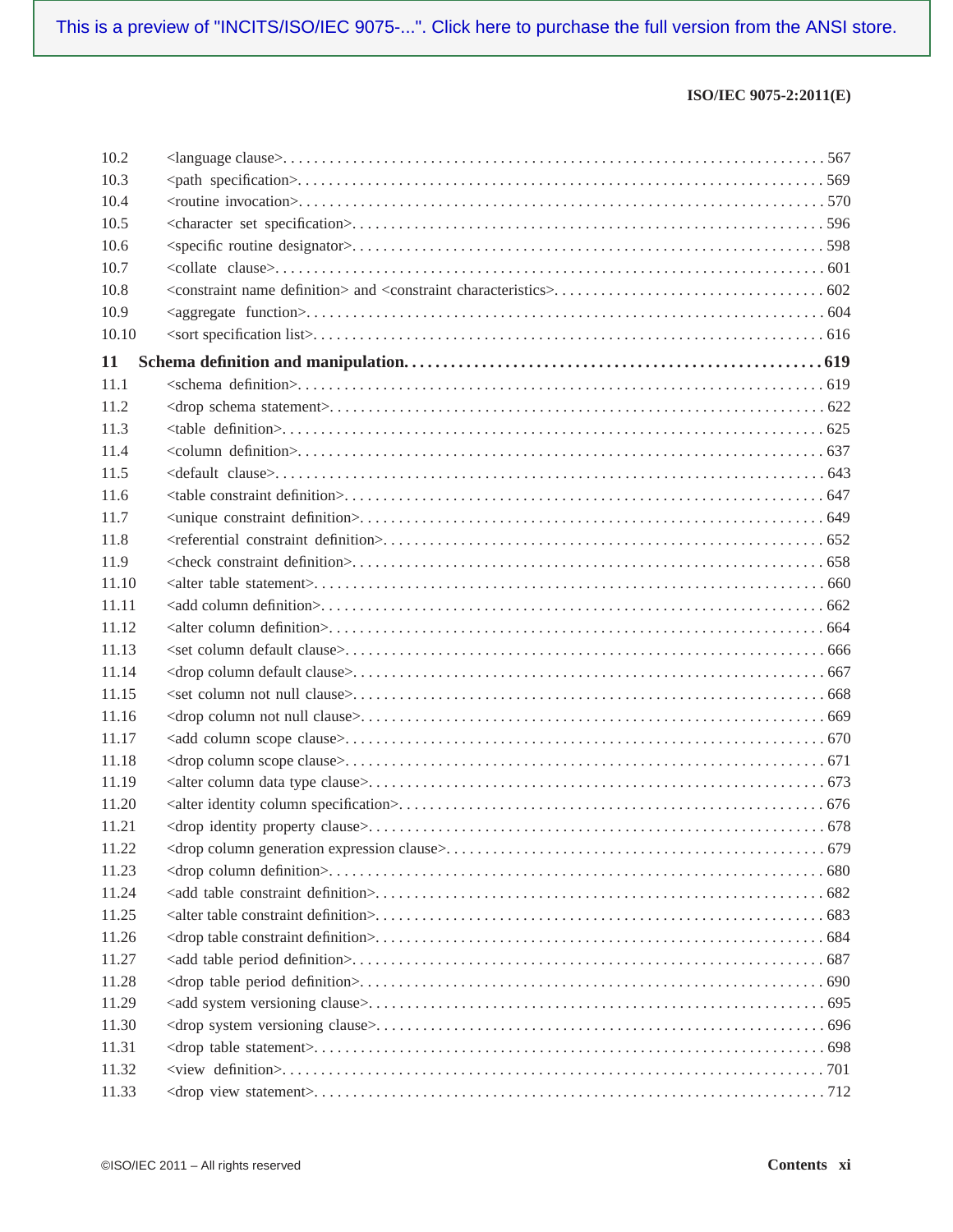| 11.34 |     |
|-------|-----|
| 11.35 |     |
| 11.36 |     |
| 11.37 |     |
| 11.38 |     |
| 11.39 |     |
| 11.40 |     |
| 11.41 |     |
| 11.42 |     |
| 11.43 |     |
| 11.44 |     |
| 11.45 |     |
| 11.46 |     |
| 11.47 |     |
| 11.48 |     |
| 11.49 |     |
| 11.50 |     |
| 11.51 |     |
| 11.52 |     |
| 11.53 |     |
| 11.54 |     |
| 11.55 |     |
| 11.56 |     |
| 11.57 |     |
| 11.58 |     |
| 11.59 |     |
| 11.60 |     |
| 11.61 |     |
| 11.62 |     |
| 11.63 |     |
| 11.64 |     |
| 11.65 | 827 |
| 11.66 |     |
| 11.67 |     |
| 11.68 |     |
| 11.69 |     |
| 11.70 |     |
| 11.71 |     |
| 11.72 |     |
| 11.73 |     |
| 11.74 |     |
| 12    |     |
| 12.1  |     |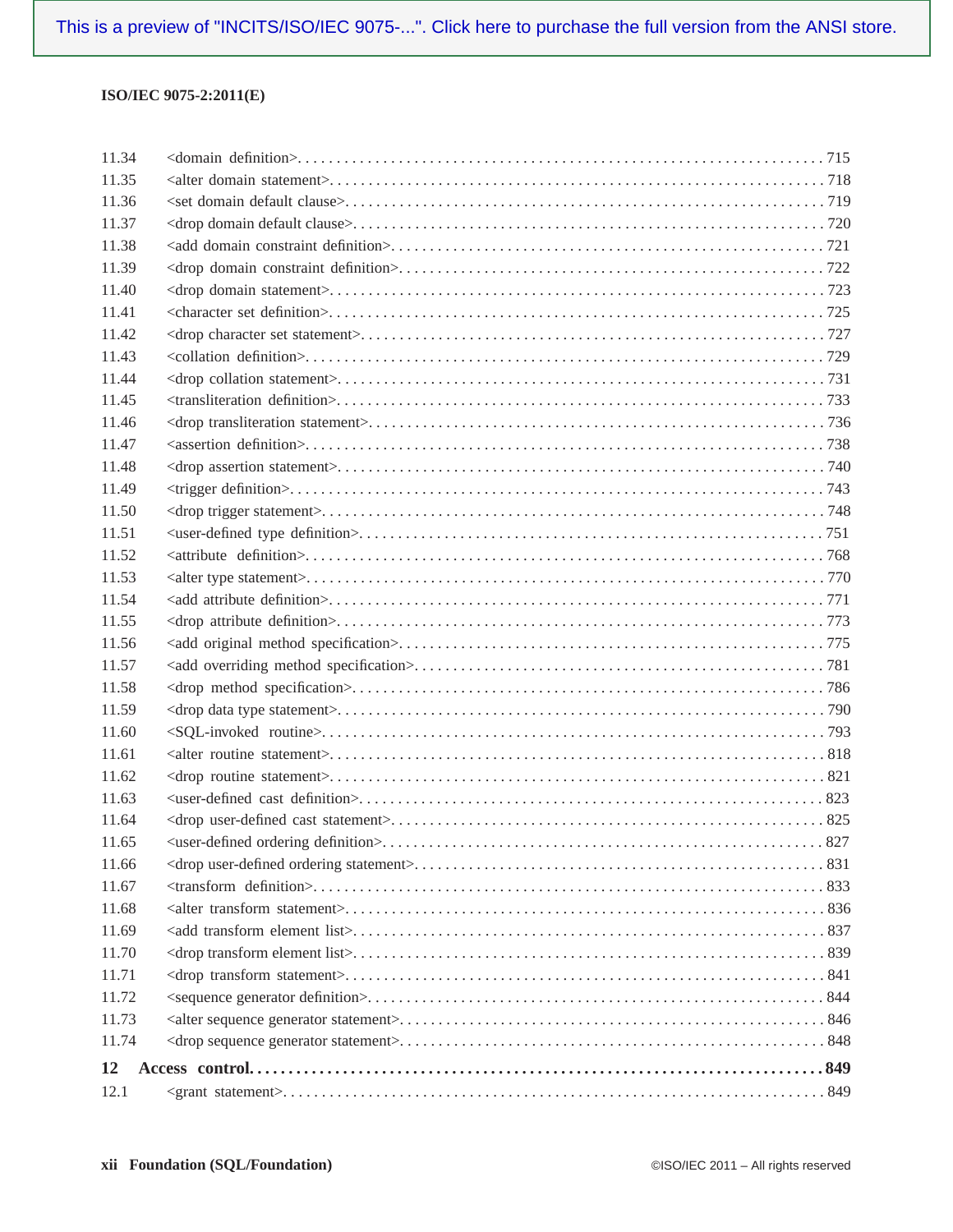| 12.2  |  |
|-------|--|
| 12.3  |  |
| 12.4  |  |
| 12.5  |  |
| 12.6  |  |
| 12.7  |  |
| 12.8  |  |
| 13    |  |
| 131   |  |
| 13.2  |  |
| 13.3  |  |
| 13.4  |  |
| 13.5  |  |
| 14    |  |
| 14.1  |  |
| 14.2  |  |
| 14.3  |  |
| 14.4  |  |
| 14.5  |  |
| 14.6  |  |
| 14.7  |  |
| 14.8  |  |
| 14.9  |  |
| 14.10 |  |
| 14.11 |  |
| 14.12 |  |
| 14.13 |  |
| 14.14 |  |
| 14.15 |  |
| 14.16 |  |
| 14.17 |  |
| 14.18 |  |
| 15    |  |
| 15.1  |  |
| 15.2  |  |
| 15.3  |  |
| 15.4  |  |
| 15.5  |  |
| 15.6  |  |
| 15.7  |  |
| 15.8  |  |
| 15.9  |  |
| 15.10 |  |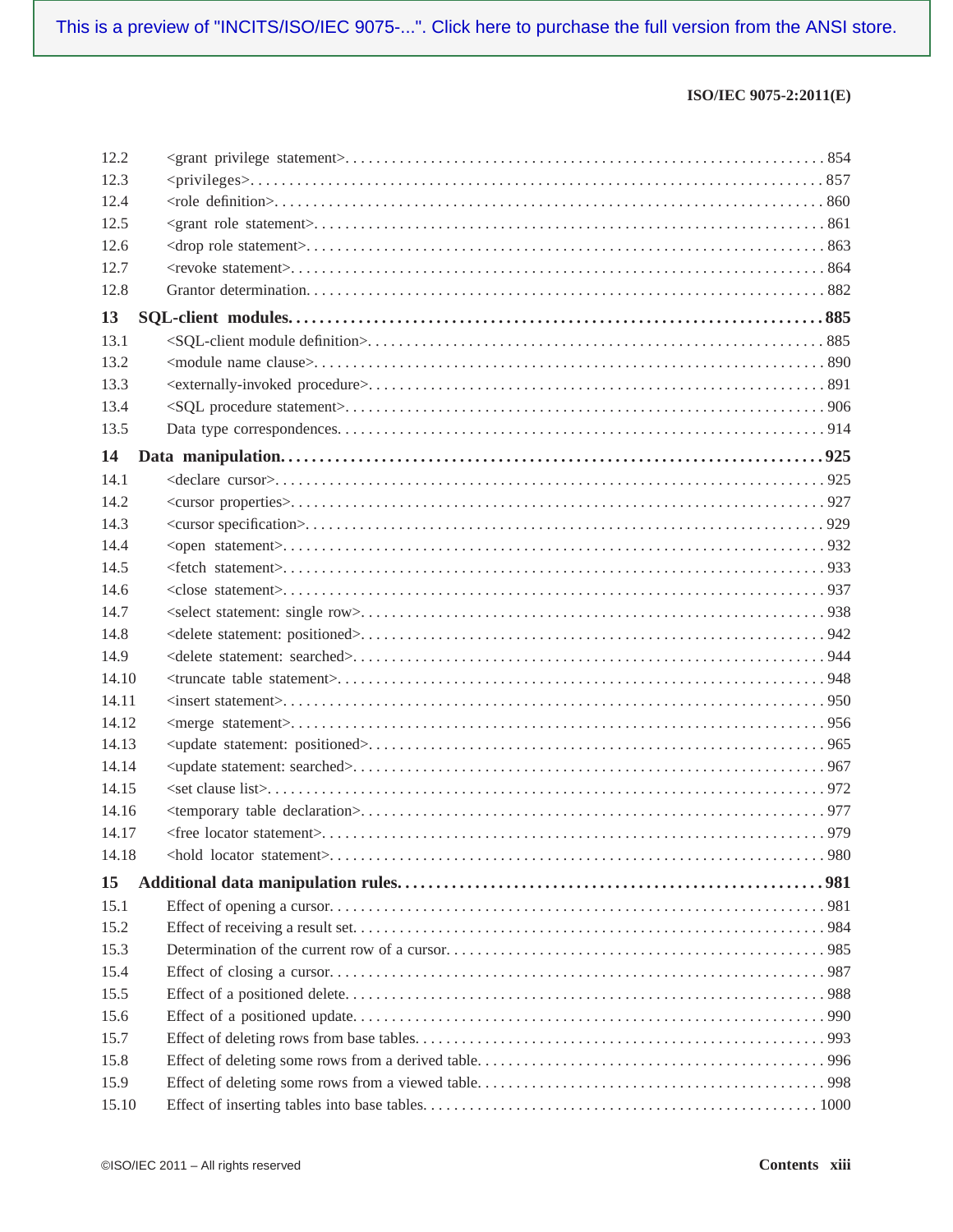| 15.11           |  |
|-----------------|--|
| 15.12           |  |
| 15.13           |  |
| 15.14           |  |
| 15.15           |  |
| 15.16           |  |
| 15.17           |  |
| 15.18           |  |
| 15.19           |  |
| 16              |  |
| 16.1            |  |
| 16.2            |  |
| 17              |  |
| 17.1            |  |
| 17.2            |  |
| 17.3            |  |
| 17.4            |  |
| 17 <sub>5</sub> |  |
| 17.6            |  |
| 17.7            |  |
| 17.8            |  |
|                 |  |
| 18              |  |
| 18.1            |  |
| 18.2            |  |
| 18.3            |  |
| 19              |  |
| 19.1            |  |
| 19.2            |  |
| 19.3            |  |
| 19.4            |  |
| 19.5            |  |
| 19.6            |  |
| 19.7            |  |
| 19.8            |  |
| 19.9            |  |
| 19.10           |  |
| 20              |  |
| 20.1            |  |
| 20.2            |  |
| 20.3            |  |
| 20.4            |  |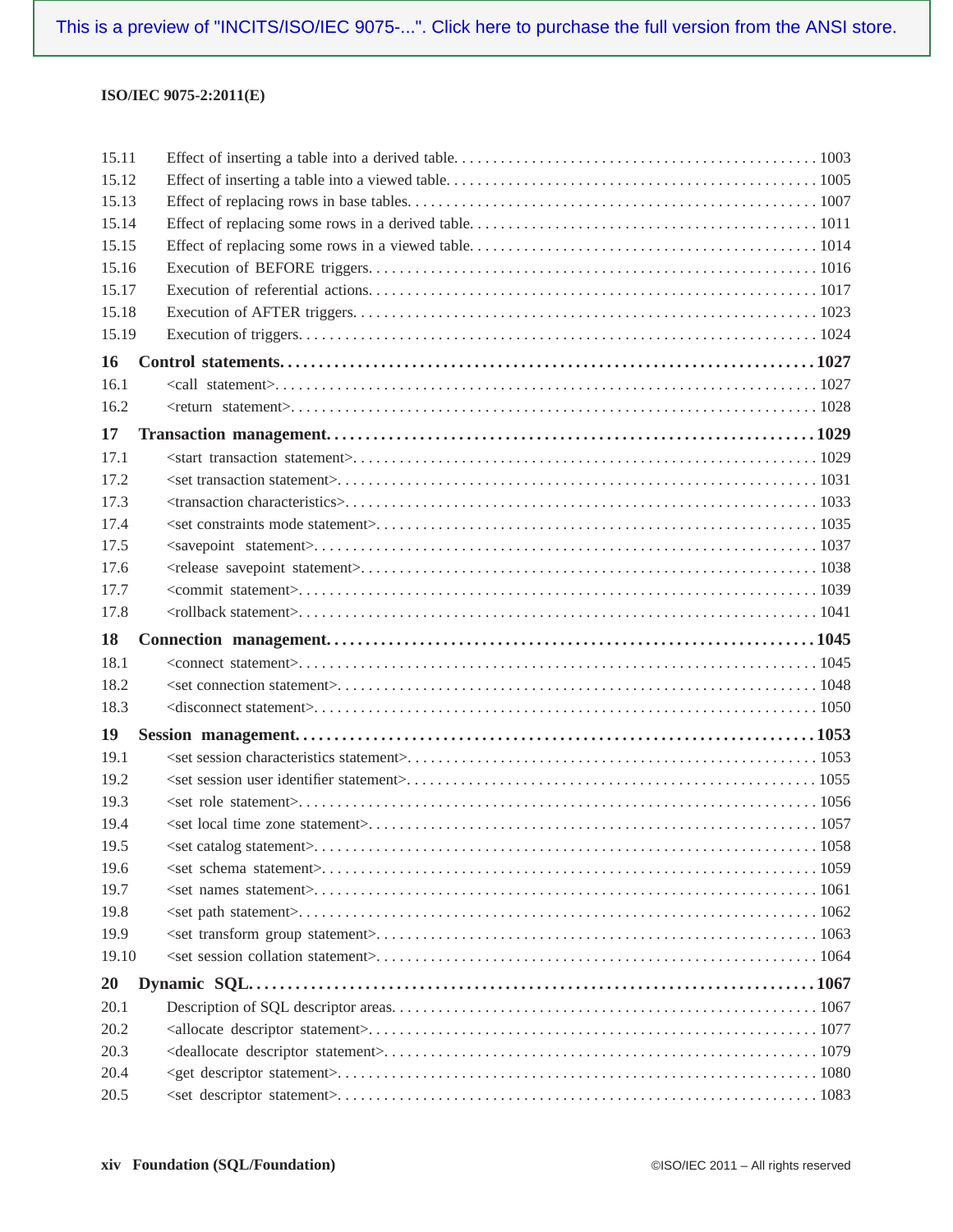| 20.6  |  |
|-------|--|
| 20.7  |  |
| 20.8  |  |
| 20.9  |  |
| 20.10 |  |
| 20.11 |  |
| 20.12 |  |
| 20.13 |  |
| 20.14 |  |
| 20.15 |  |
| 20.16 |  |
| 20.17 |  |
| 20.18 |  |
| 20.19 |  |
| 20.20 |  |
| 20.21 |  |
| 20.22 |  |
| 20.23 |  |
| 20.24 |  |
| 20.25 |  |
| 21    |  |
| 21.1  |  |
| 21.2  |  |
| 21.3  |  |
| 21.4  |  |
| 21.5  |  |
| 21.6  |  |
| 21.7  |  |
| 21.8  |  |
| 21.9  |  |
| 22    |  |
| 22.1  |  |
| 22.2  |  |
| 23    |  |
| 23.1  |  |
| 23.2  |  |
| 24    |  |
| 24.1  |  |
| 24.2  |  |
| 25    |  |
| 25.1  |  |
| 25.2  |  |
|       |  |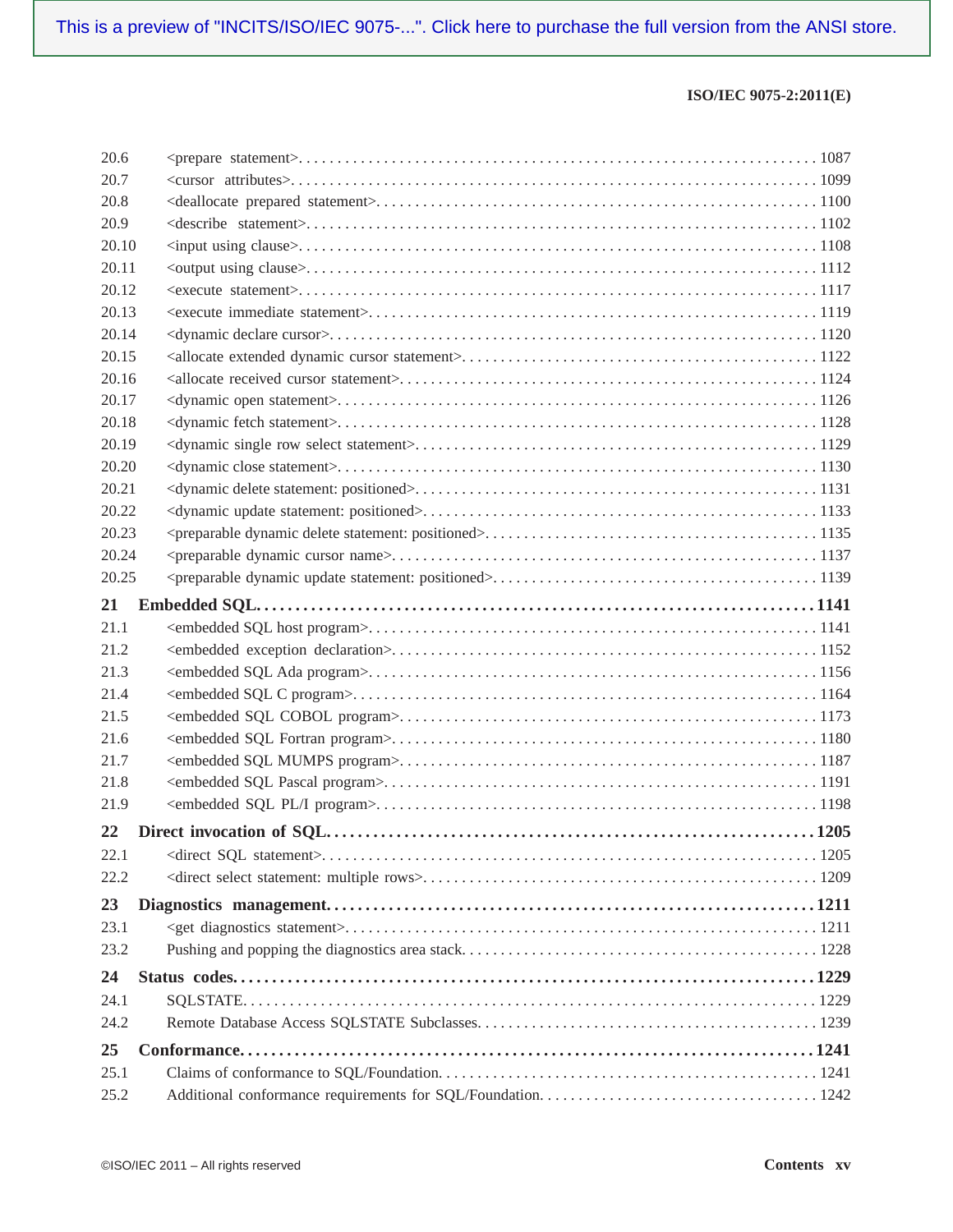|  | Annex E (informative) Incompatibilities with ISO/IEC 9075:20081355                      |  |  |  |
|--|-----------------------------------------------------------------------------------------|--|--|--|
|  |                                                                                         |  |  |  |
|  | Annex G (informative) Defect Reports not addressed in this edition of ISO/IEC 9075 1389 |  |  |  |
|  |                                                                                         |  |  |  |
|  |                                                                                         |  |  |  |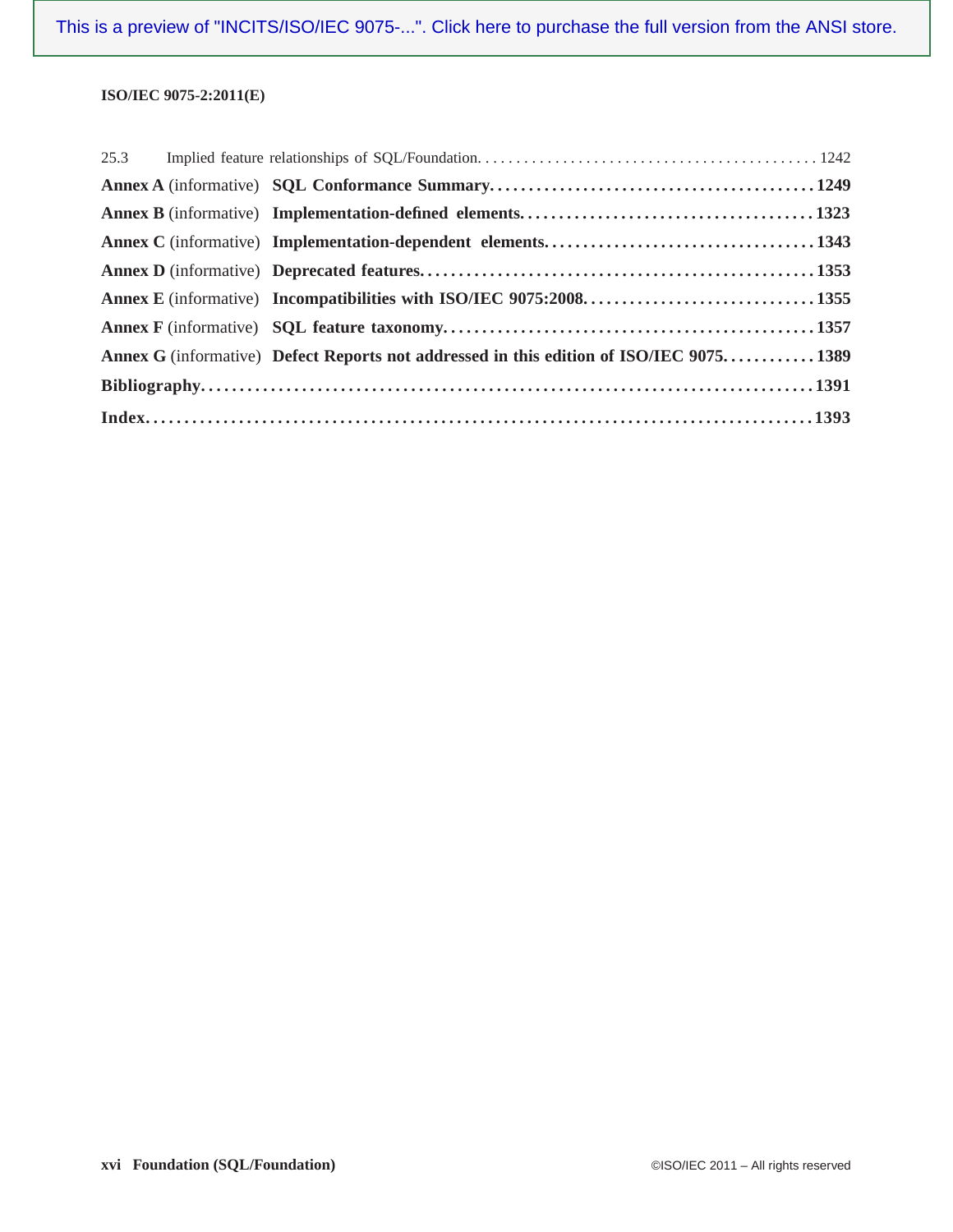[This is a preview of "INCITS/ISO/IEC 9075-...". Click here to purchase the full version from the ANSI store.](https://webstore.ansi.org/RecordDetail.aspx?sku=INCITS%2FISO%2FIEC%209075-2:2011%20%5B2012%5D&source=preview)

#### **ISO/IEC 9075-2:2011(E)**

# **Tables**

## **Table Page**

| 1<br>2<br>3<br>4<br>5<br>6<br>7<br>8<br>9<br>10<br>11<br>12<br>13 |  |
|-------------------------------------------------------------------|--|
|                                                                   |  |
|                                                                   |  |
|                                                                   |  |
|                                                                   |  |
|                                                                   |  |
|                                                                   |  |
|                                                                   |  |
|                                                                   |  |
|                                                                   |  |
|                                                                   |  |
|                                                                   |  |
|                                                                   |  |
|                                                                   |  |
| 14                                                                |  |
| 15                                                                |  |
| 16                                                                |  |
| 17                                                                |  |
| 18                                                                |  |
| 19                                                                |  |
| 20                                                                |  |
| 21                                                                |  |
| 22                                                                |  |
| 23                                                                |  |
| 24                                                                |  |
| 25                                                                |  |
| 26                                                                |  |
| 27                                                                |  |
| 28                                                                |  |
| 29                                                                |  |
| 30                                                                |  |
| 31                                                                |  |
| 32                                                                |  |
| 33                                                                |  |
| 34                                                                |  |
| 35                                                                |  |
| 36                                                                |  |
| 37                                                                |  |
| 38                                                                |  |
| 39                                                                |  |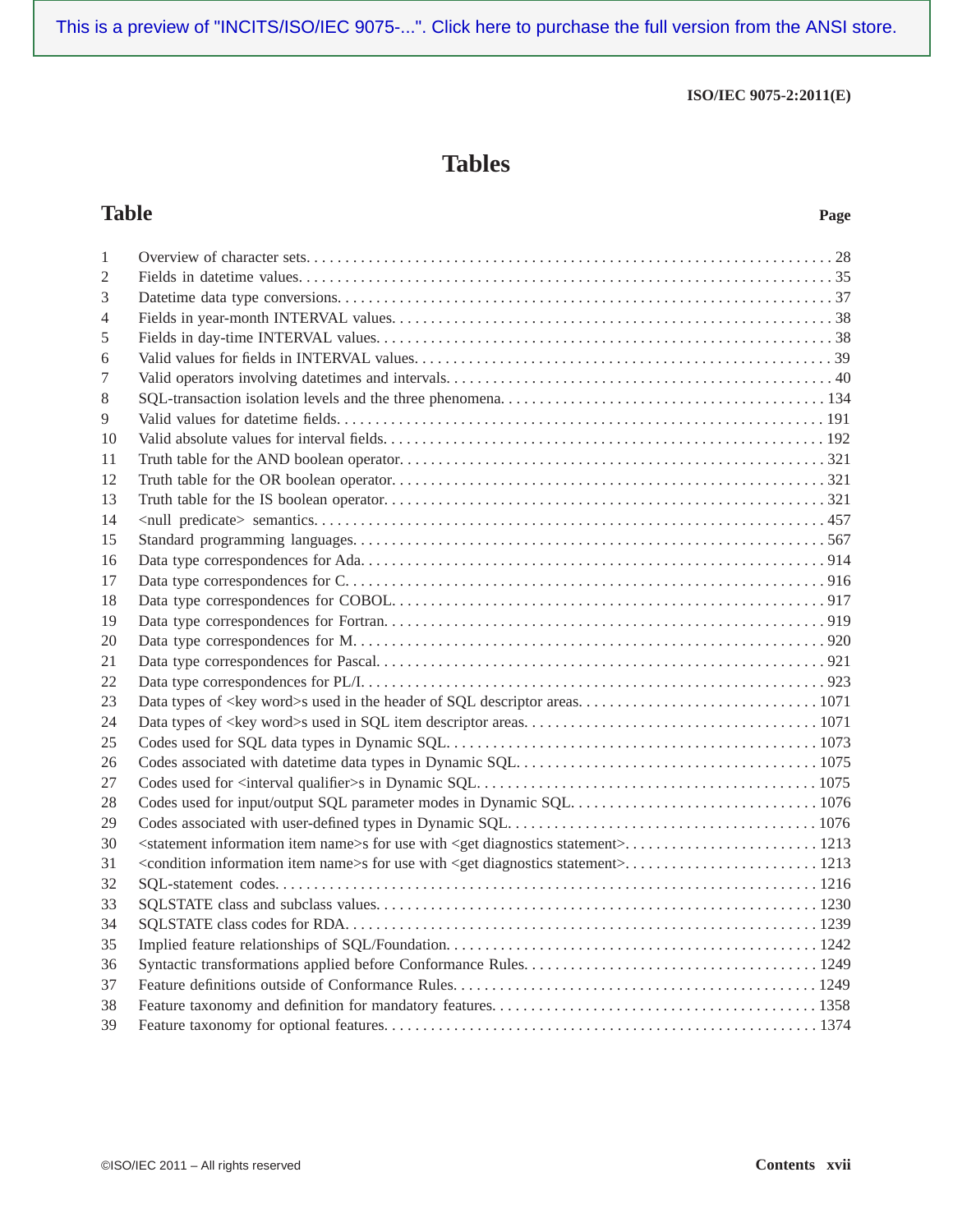[This is a preview of "INCITS/ISO/IEC 9075-...". Click here to purchase the full version from the ANSI store.](https://webstore.ansi.org/RecordDetail.aspx?sku=INCITS%2FISO%2FIEC%209075-2:2011%20%5B2012%5D&source=preview)

**ISO/IEC 9075-2:2011(E)**

# **Figures**

| <b>Figure</b> |  |
|---------------|--|
|               |  |
|               |  |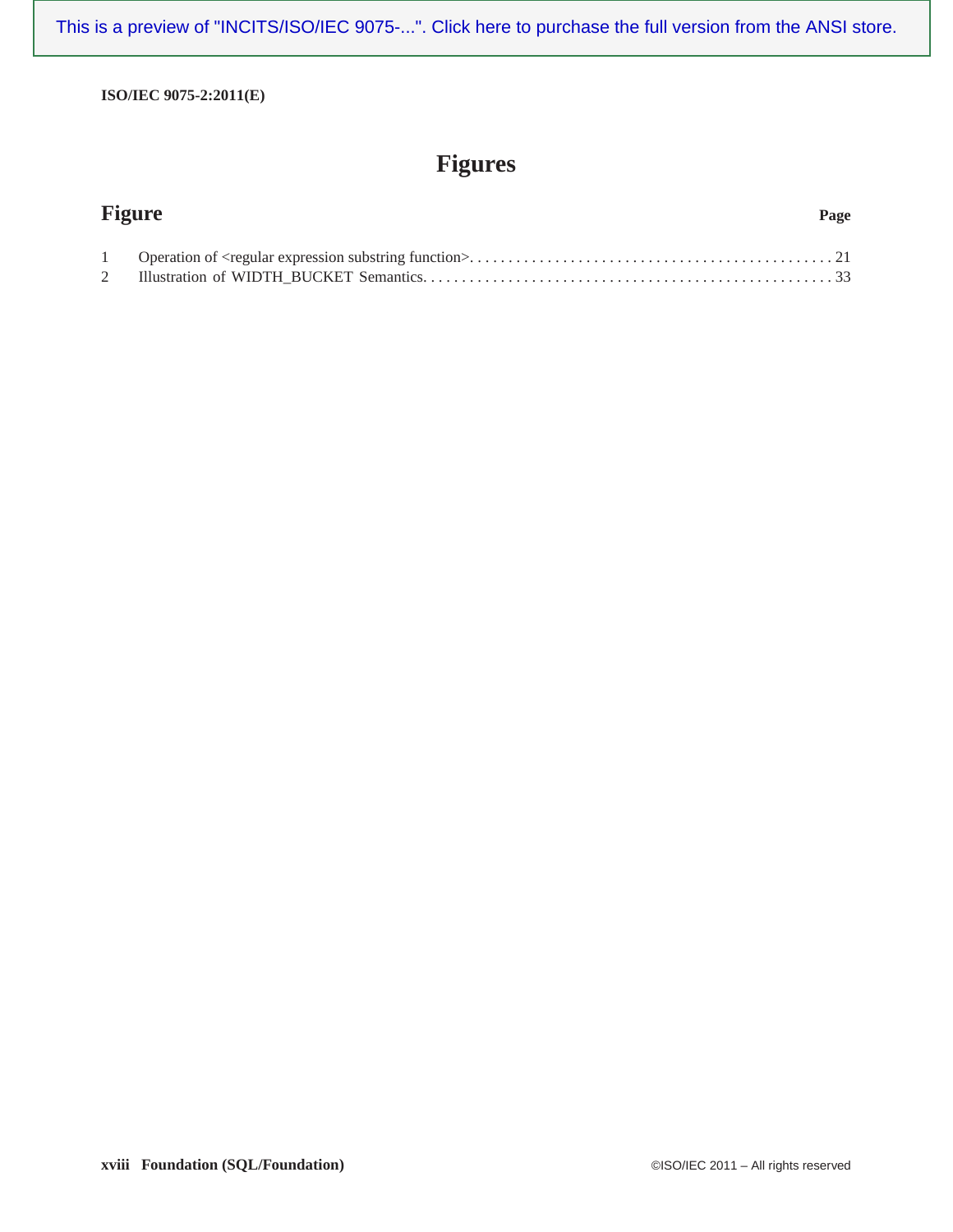## **Foreword**

ISO (the International Organization for Standardization) and IEC (the International Electrotechnical Commission) form the specialized system for worldwide standardization. National bodies that are members of ISO or IEC participate in the development of International Standards through technical committees established by the respective organization to deal with particular fields of mutual interest. Other international organizations, governmental and non-governmental, in liaison with ISO and IEC, also take part in the work.

International Standards are drafted in accordance with the rules given in the ISO/IEC Directives, Part 2.

In the field of information technology, ISO and IEC have established a joint technical committee, ISO/IEC JTC 1. Draft International Standards adopted by the joint technical committee are circulated to national bodies for voting. Publication as an International Standard requires approval by at least 75% of the national bodies casting a vote.

Attention is drawn to the possibility that some of the elements of this document may be the subject of patent rights. ISO and IEC shall not be held responsible for identifying any or all such patent rights.

International Standard ISO/IEC 9075-2 was prepared by Joint Technical Committee ISO/IEC JTC 1, *Information technology*, Subcommittee SC 32, *Data management and interchange*.

This fourth edition of ISO/IEC 9075-2 cancels and replaces the third edition (ISO/IEC 9075-2:2008), which has been technically revised. It also incorporates Technical Corrigendum ISO/IEC 9075-2:2008/Cor.1:2010.

ISO/IEC 9075 consists of the following parts, under the general title *Information technology — Database languages — SQL*:

- Part 1: Framework (SQL/Framework)
- Part 2: Foundation (SQL/Foundation)
- Part 3: Call-Level Interface (SQL/CLI)
- Part 4: Persistent Stored Modules (SQL/PSM)
- Part 9: Management of External Data (SQL/MED)
- Part 10: Object Language Bindings (SQL/OLB)
- Part 11: Information and Definition Schemas (SQL/Schemata)
- Part 13: SQL Routines and Types Using the Java™ Programming Language (SQL/JRT)
- Part 14: XML-Related Specifications (SQL/XML)

NOTE 1 — The individual parts of multi-part standards are not necessarily published together. New editions of one or more parts may be published without publication of new editions of other parts.